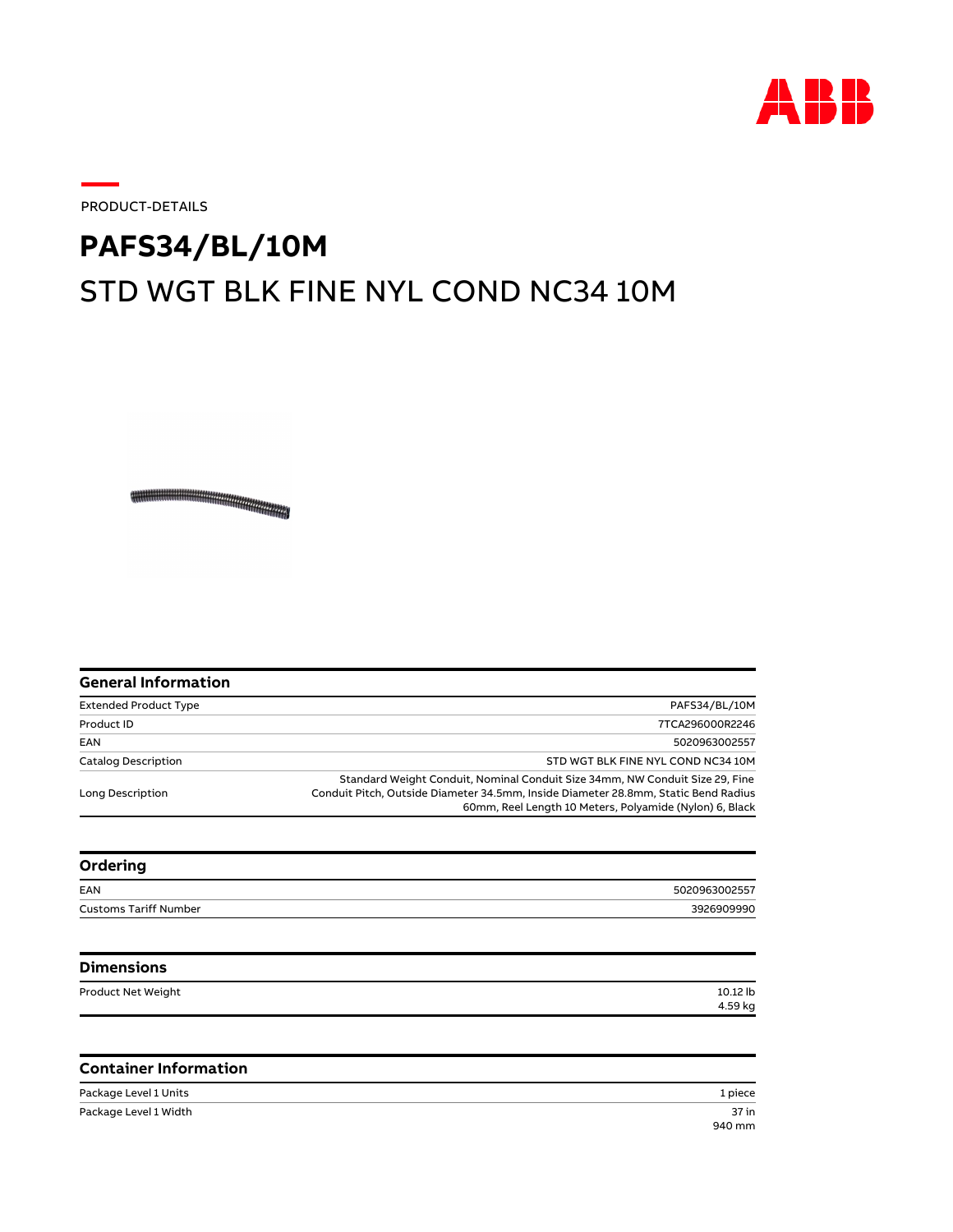| Package Level 1 Height  | $17$ in |
|-------------------------|---------|
|                         | 432 mm  |
| Package Level 1 Depth / | $17$ in |
| Length                  | 432 mm  |
| Package Level 2 Units   | 1 piece |
| Package Level 2 Width   | $37$ in |
|                         | 940 mm  |
| Package Level 2 Height  | $17$ in |
|                         | 432 mm  |
| Package Level 2 Depth / | $17$ in |
| Length                  | 432 mm  |

## **Additional Information**

| Application                | Indoors / Outdoors - Light Industrial, Buildings & Machinery |
|----------------------------|--------------------------------------------------------------|
| Brand / Label              | Adaptaflex                                                   |
| Color                      | <b>Black</b>                                                 |
| Flexibility                | High                                                         |
| Inside Diameter            | 28.8 mm                                                      |
| Material                   | Polyamide/Nylon 6                                            |
| <b>Nominal Size</b>        | 34 mm                                                        |
| <b>Number of Batteries</b> | 0                                                            |
| Outside Diameter           | 34.5 mm                                                      |
| <b>Product Name</b>        | <b>ADAPTAFLEX</b>                                            |
| Product Type               | Standard Weight Conduit with Fine Pitch                      |
| Radius                     | 60 mm                                                        |
| <b>Special Functions</b>   | High Fatique Life, Self Extinguishing, Halogen Free          |
| <b>UPC</b>                 | 786210147406                                                 |

| <b>Certificates and Declarations (Document Number)</b> |                                    |  |
|--------------------------------------------------------|------------------------------------|--|
| Data Sheet, Technical<br>Information                   | PAFS34/BL/10M                      |  |
| Declaration of<br>Conformity - CE                      | 9AKK107492A9618                    |  |
| Instructions and<br>Manuals                            | PAFS34/BL/10M                      |  |
| <b>Classifications</b>                                 |                                    |  |
| ETIM <sub>6</sub>                                      | EC001175 - Corrugated plastic hose |  |
| ETIM <sub>7</sub>                                      | EC001175 - Corrugated plastic hose |  |

| <b>EIIVE</b>                  | ECOULLES - COLLUGATED DIASTIC HOSE |
|-------------------------------|------------------------------------|
| UNSPSC                        | 39131706                           |
| <b>WEEE Category</b>          | Product Not in WEEE Scope          |
| <b>IDEA Granular Category</b> | 5535 >> Electrical conduit         |
| Code (IGCC)                   |                                    |

## **Categories**

Low Voltage Products and Systems  $\to$  Installation Products  $\to$  Cable Protection, Explosion Proof and Lighting  $\to$  Flexible Cable Protection Systems